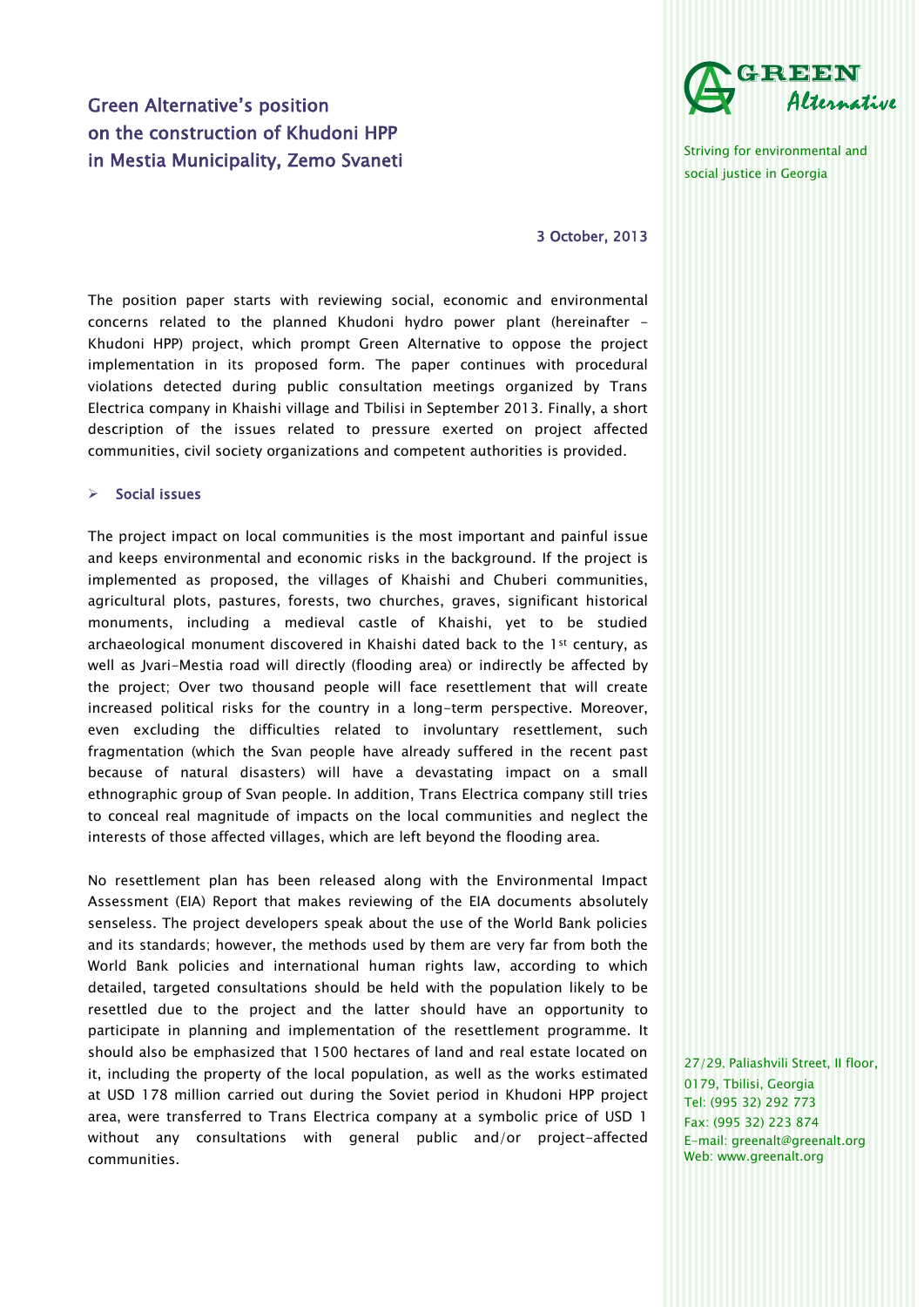The absolute majority of the population likely to be resettled due to the project is against resettlement. It should also be noted that a part of the population had already been relocated during the Soviet period, but their significant part was unable to adapt to new location and returned to original housing. Repeated resettlement of these families is even more difficult and unacceptable. Furthermore, it should be emphasized that Georgia has no national policy and legal procedures for development induced involuntary resettlement that would have ensured appropriate standard of living for the relocated population as required under international law.

## $\triangleright$  Economic issues

It is unclear how Georgia will benefit from the project implementation. Obviously, the project is profitable for the investor, but it does not automatically mean that it will be profitable for the country too. The assertions made by project proponents about annual 10% growth of electricity demand are extremely questionable. Moreover, the statements about high significance of Khudoni HPP for the country's energy independence is also very doubtful and tendentious: the state will annually receive from Khudoni HPP only 133m kWh of electricity at US 5.84 cents (that is about 7% of entire electricity generated by Khudoni HPP), while in case of additional need, the state will have to purchase electricity at an international price. Hence, it is obvious that the mentioned project has export purposes. The project does not discuss any alternatives to fill power shortage, such as energy efficiency and complete rehabilitation of existing hydro power plants. Moreover, it provides insufficient discussion of economic, social and environmental consequences of alternative design solutions. It is absurd to claim the special role of Khudoni HPP for Georgia's energy sector since the country still has no national development strategy and plan, while the Ministry of Energy has not yet developed the strategic energy development plan; moreover, no energy balance has been drawn since 2001.

Judging from the information provided in the project documents, from economic point of view, Khudoni HPP project will bring insignificant benefits to the country that will be reflected in mobilizing property and income taxes to the central and local budgets of the country. Furthermore, the project will generate insignificant macro-economic benefits in terms of GDP growth (not in the amounts mentioned in the EIA report); however, all the project benefits are miserable against the background of the damage incurred to the region and the country, as a whole.

Unfortunately, the Ministry of Economy and Sustainable Development of Georgia has not carried out costbenefit analysis; neither did it request the investor to carry out such analysis. Generally, when foreign investments are made only in exploitation of natural resources, it does not mean healthy and sustainable economic development; especially when China, India, Turkey and other giant countries express their willingness to exploit natural resources of a small country, like Georgia.

### $\triangleright$  Environmental Issues

The environmental studies are incomprehensive and do not provide a real picture to assess environmental damage caused by the project. According to the EIA report, the project implementation will lead to the destruction of a number of rare, endemic and endangered plant species. It will also cause destruction of habitats of endangered animal species. Tens of years will be needed to establish new faunistic complexes; however, their complete restoration will still be impossible. The EIA report notes that further research should be carried out in the future to determine real environmental impacts. Such practice is not in line with the current legislation, as EIA report must provide comprehensive research findings. The EIA document lists a number of mitigation and compensations measures, which are usually provided and simply copy-pasted in almost all the EIA reports prepared by various Georgian EIA consultants (plant transplantation in relevant conservation centers; plant reproduction from seeds collected in nature; creation of live plant collections in conservation centers) but never implemented in practice. The Ministry of Environment and Natural Resources Protection has never reacted on non-fulfillment of these obligations by the project developers.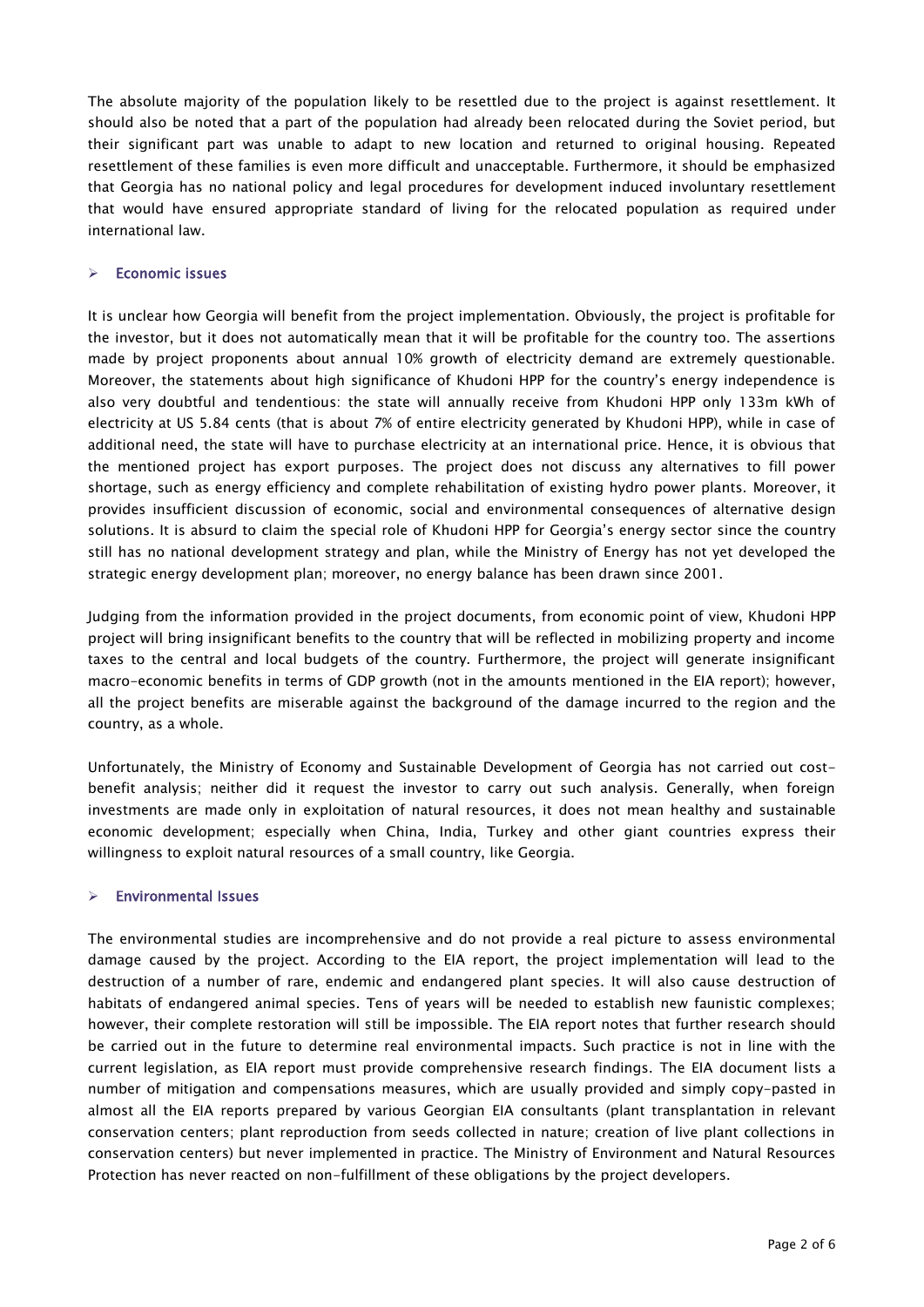It is unclear what amount of forest ecosystems will be destroyed/inundated as a result of the project. According to the project documents, the area of Khudoni HPP reservoir will be 528 ha. The Enguri River flows in the gorge with upward slopes; accordingly, it is impossible to flood exactly 528 ha. Because of such method of assessment of flooding areas, the issues of climate change impacts and biodiversity reduction are not assessed properly.

The damage caused to ecosystem services, as well as costs, are not assessed. It should be noted that approximately the same amount of forest ecosystems were destroyed in the Borjomi district as a result of Russian military intervention in August 2008. By then, the Georgian authorities described the damage as ecocide, while the special governmental commission assessed the damage at USD 1 billion. The cost of various deposits of minerals existing in the region (and flooded as a result of the project) should also be added to it. Thus, when speaking about the amount of property handed over to the company at a symbolic price of USD 1, we should suppose not only project amount, the implementation of which started far back during the Soviet period, but also the value of ecosystem services and natural resources subject to destruction in case of project implementation.

The EIA report actually neglects the cumulative impacts caused to biodiversity as a result of logging under long-term timber processing licenses. As known, the Georgian-Chinese company owns a 20-year logging/timber processing license (38 000 ha, including Khudoni and Jvari forest farms); moreover, 25 fiveyear and ten-year logging/timber processing licenses have been issued covering over 18 000 ha of the territories adjacent to the villages of Khaishi and Chuberi. The EIA report reviews only the cumulative impact of Nenskra HPP; however, according to the available information (order #125 of the Minister of Energy dated August 22, 2013), the Ministry of Energy plans to build nine HPPs on the River Enguri, including three HPPs – Khaishi HPP (670 MW), Pari HPP (230 MW) and Tobari HPP (250 MW), with large reservoirs. Moreover, a couple of days ago the Ministry of Energy signed a memorandum, on behalf of the government, on construction of HPPs on Nenskra tributaries. Construction of hydro power plants is also planned on the River Mestiachala.

It is quite clear from the Energy Ministry's plans and EIA report that neither the investor, nor the state plan to implement compensation, offset measures that, first and foremost, should envisage the establishment of a protected area with high conservation status (nature reserve, national park) on the territory of Zemo Svaneti as well as protection of watersheds. Unfortunately, there is not a single square meter of protected area in Svaneti region. This recommendation was also given by the Netherlands Commission for Environmental Assessment (NCEA). Moreover, Anzor Chitanava, author of Khudoni HPP project, notes that during the Soviet period Khudoni HPP was planned so that in case of its construction, no other hydro power plant should have been built in the upstream of Enguri (including its tributaries). However, the authorities, including the Ministry of Energy act in an opposite manner and this will lead to an irreversible damage to the unique natural environment of Svaneti.

### $\triangleright$  Public consultations of EIA report

Public consultation meeting in Khaishi village, September 17, 2013: a day before the discussion, on September 16, Paata Tsereteli, the director of Trans Electrica Georgia company, visited Khaishi village together with the deputy chief of Samegrelo-Zemo Svaneti's regional police department; they met with about ten local residents. The deputy police chief demanded the locals not to express their opposition to the project during the public discussion and not to display protest posters.

Public discussion was scheduled for 2pm at the Khaishi municipality building, though the notification posted on the door of the building indicated a wrong venue.

A couple of hours before the discussion, about at 10am, non-local police officers started to gather in the Khaishi police building. About 20 police officers were mobilized with some of them equipped with firearms. Later, 20 more police officers came to the venue, along with the deputy chief of Samegrelo-Zemo Svaneti's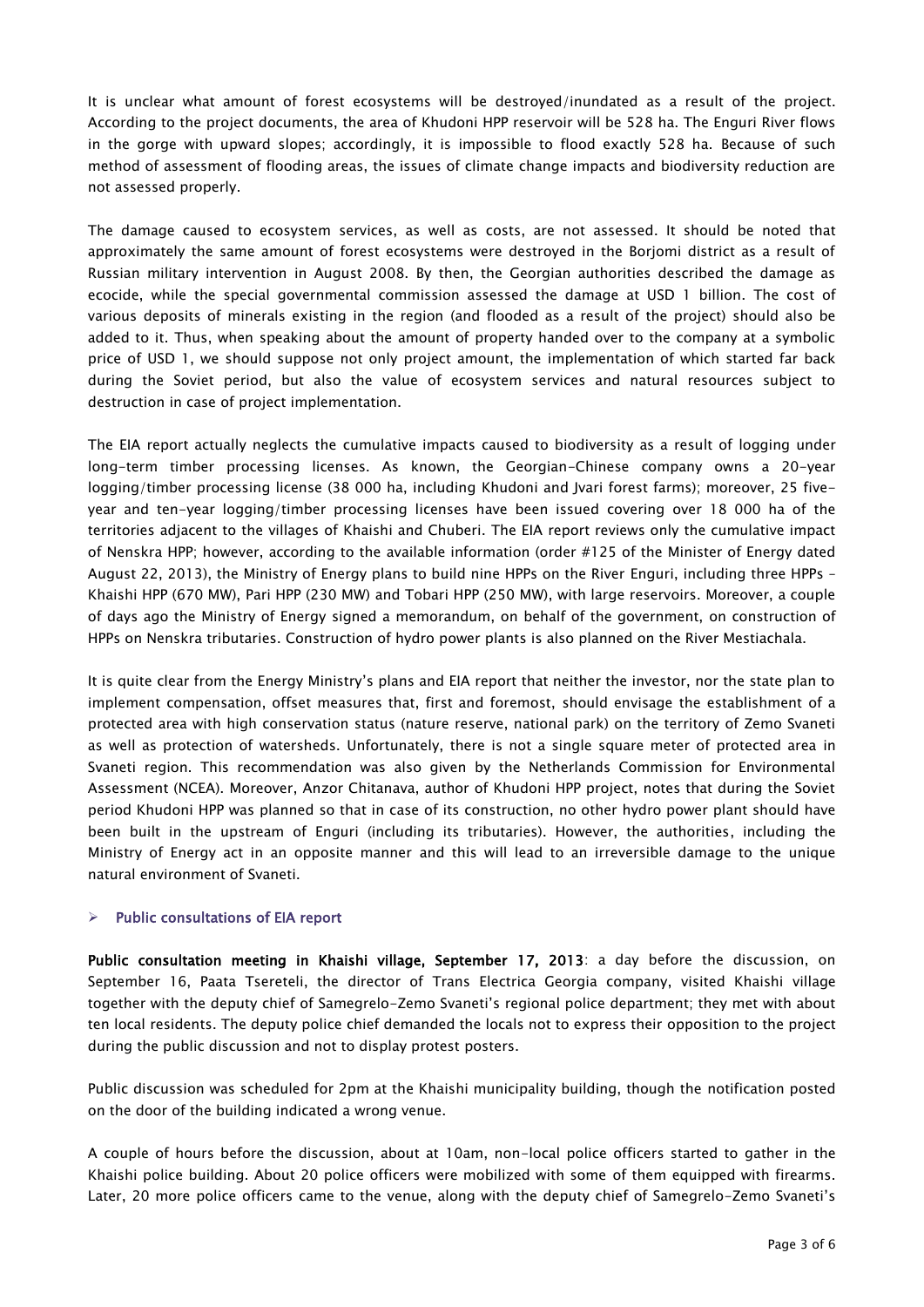regional police department and Mestia police chief. When asked why so many police officers were mobilized on the ground, one police officer (with the "Police Press" indicated on his back) responded that police regularly gather in Khaishi on a monthly basis. A local standing nearby said that he had never seen so many police officers in the village before. Shortly before the launch of the public consultation meeting several police officers entered the meeting room. Such behavior by police officers is unacceptable and can be evaluated as an attempt to silence people opposing the project.

Half an hour before the public discussion started, Deputy Energy Minister Ilia Eloshvili came to the local administration building and told the locals gathered outside the building that Khudoni HPP would be built in any case. He repeated the same words during the meeting that fueled up tensions.

The meeting room was extremely small and not all interested persons managed to attend the discussion. There were not enough seats in the room (that is unacceptable in similar situations, because a lot of old people and citizens with children arrived from Khaishi and other project-affected villages to attend the meeting). Therefore, the meeting started with a 40-minute delay, outside a school building, in the sun, without any voice amplifiers.

By unknown reasons, instead of the company representatives, the keynote speaker was Deputy Energy Minister Ilia Eloshvili. Instead of listening to the remarks and opinions of the project-affected communities, he spoke about the irreversibility of the project implementation arguing with anyone, who dared to express concerns over the project.

After the three-hour meeting in the open air, people moved to the building. 10 minutes later, locals demanded to suspend the meeting, because they found out that mostly the company's representatives, consultants, public officials and police officers were present in the room. Local population considered it unacceptable, because they supposed that such discussion would be used to the detriment of their interests.

Videos of Khaishi public consultation meeting are available at the following links: <http://www.youtube.com/watch?v=rRv23UQdkBo>

| https://www.youtube.com/watch?v=bOcgNs6sLWY                         |
|---------------------------------------------------------------------|
| https://www.youtube.com/watch?v=TrU1zbOVkoA                         |
| http://www.youtube.com/watch?v=ylsBdn6YNf4                          |
| http://www.youtube.com/watch?v=zC5jo8Mlh8U&feature=youtu.be         |
| https://www.youtube.com/watch?feature=player_embedded&v=BTu1mFH3Lwk |
| http://www.youtube.com/watch?v=3HGCkhqa9NA                          |
| http://www.youtube.com/watch?v=rRv23UQdkBo                          |
| http://www.youtube.com/watch?v=j1BswlBk0To                          |
| http://www.youtube.com/watch?v=HF7QdfiRzks                          |

Public consultation meeting in Tbilisi, September 19, 2013: The meeting was held at Courtyard Marriott in Tbilisi. Before letting in the hall, the company carried out registration of participants – a representative of the company was writing down the name, workplace and telephone of a participant and the latter was endorsing it by signature. Such practice is not in line with the principles of public consultations in the EIA process, as it restricts to a certain degree free expression of an opinion by a participant. The entrance of the hall was guarded by the representative of the Trans Electrica company, not allowing those persons, who temporarily left the hall or were late, to enter again (it was especially obvious with respect to the representatives of nongovernmental organizations and media). The company representative was behaving roughly and imprudently.

The company's three-page flyer (in Georgian and English languages) about the advantages of Khudoni HPP project was disseminated from the registration table. The flyer did not contain the issues covered by the EIA report, including project description, alternatives, types of impacts, scopes, etc. Thus, it had nothing to do with the public consultations of EIA report.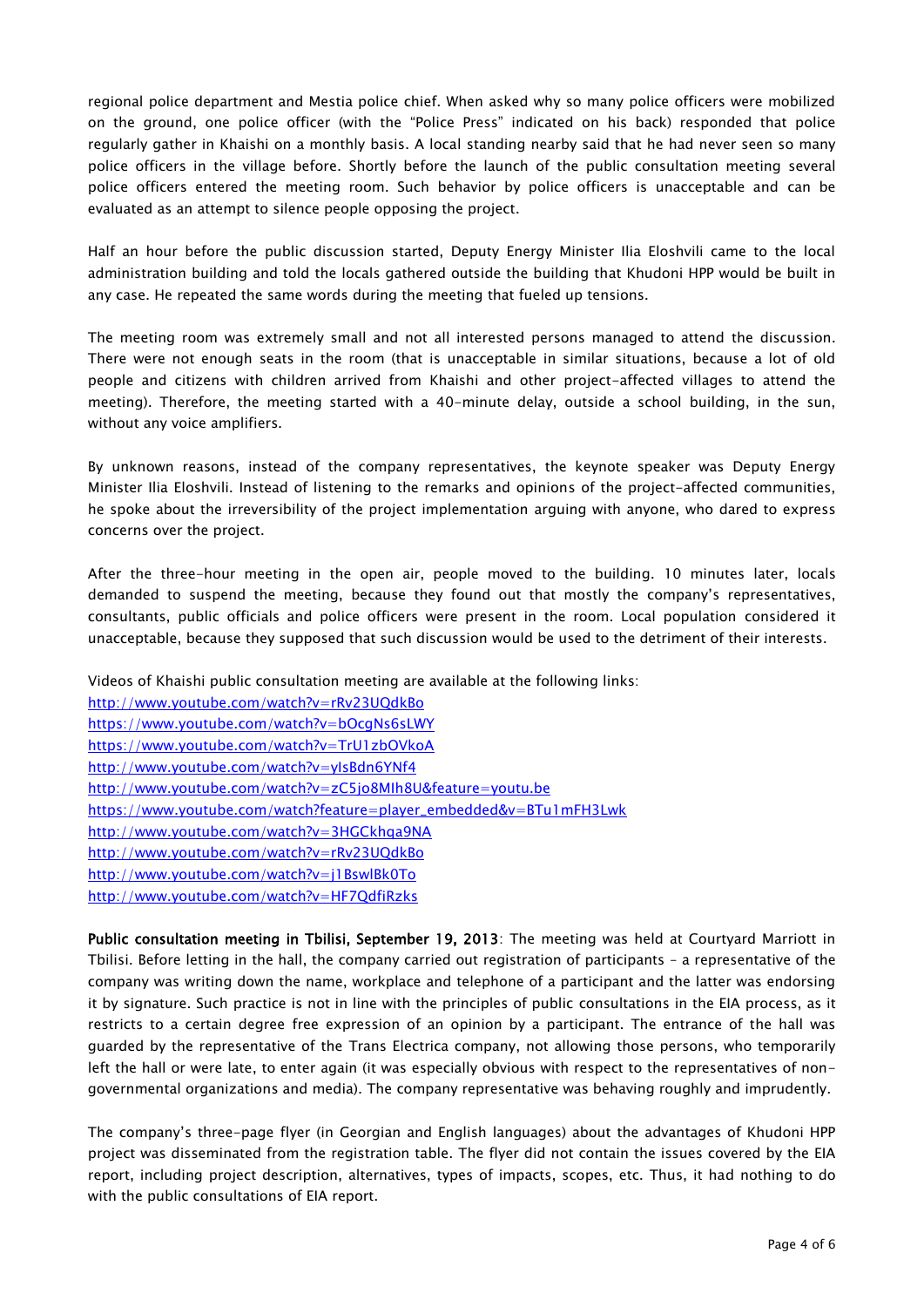According to the agenda, duration of the meeting was only two hours. 10 minutes were dedicated to receiving the guests; 20 minutes – greetings; 1 hour – presentations; 20 minutes – questions and answers and 5 minutes – final remarks. Proceeding from the number of participants and great public interest towards the project, it was obvious from the very beginning that it would be impossible to ask questions and receive answers during 20 minutes. It should also be noted that there were not enough chairs in the hall.

The meeting was opened by First Deputy Energy Minister Ilia Eloshvili. It triggered protests from the participants, as they claimed that the Deputy Minister had no right to present and defend EIA report instead of the investor company – it was violation of law. In response, the Deputy Minister explained that the agreement concluded between the company and the Ministry of Energy authorized him to act so, adding that it was both his right and his obligation.

After the first presentation (EIA report was presented by CENN, a contractor organization of Trans Electrica) was over, the participants asked to allow clarifying questions, but the host of the meeting, Director of Trans Electrica company Paata Tsereteli refused the request. He responded that the participants would be able to ask questions after the second presentation, as planned by the agenda; despite his promise, the participants were not given an opportunity to ask questions. The second presentation was dedicated to presenting the principles of involuntary resettlement, though initially it was portrayed as a presentation of resettlement plan. The presentations were followed by a discussion. The discussion was dedicated to general issues, particularly to the construction of hydro power plans rather than a particular EIA report. A great part of participants were not given an opportunity to ask for clarifications, questions or express opinions.

When the time allocated for the meeting was expiring, the host of the meeting, the director of Trans Electrica company groundlessly accused one of the representatives of Green Alternative (who was recording a video) of verbally insulting another participant of the meeting; an unspecified person, also present in the hall (the company representatives refused having any links with this person; the latter himself told reporters that he was a representative of Green Alternative) tried to force Green Alternative's representative out of the hall. This triggered a noise and mess in the hall. As soon as the clock struck 1pm, Paata Tsereteli announced about the closure of the meeting (he said the company hired the hall only for two hours). The participants expressed discontent over such completion of the meeting, because actually only few of them had an opportunity to express their opinions.

Video of Tbilisi public consultation meeting is available at the following link: <http://www.youtube.com/watch?v=cAAjzdcDDq0>

### $\triangleright$  Pressure exerted on affected communities and competent authorities

According to Georgian legislation, a decision on construction and operation of the hydro power plant is made on the basis of Environmental Impact Assessment (EIA). EIA is carried out by the project initiator/developer (in this case, Trans Electrica company); its quality and compliance with the requirements of the Georgian environmental legislation is examined by the Ministry of Environment and Natural Resources Protection, in the process of ecological expertise. Based on the results of ecological expertise the Ministry issues a positive or negative conclusion. The Ministry of Economy and Sustainable Development, adopts a decision on granting a construction permit or refusing to grant such permit, taking into consideration the conclusion of ecological expertise. According to the legislation, neither the Prime Minister, nor the Ministry of Energy is entitled to interfere and influence the decision-making process by the above mentioned competent authorities.

Unfortunately, everything happens differently in practice. Khudoni HPP EIA process is passing with serious violations; top officials are exceeding their powers by pressing on the project-affected communities and decision-makers.